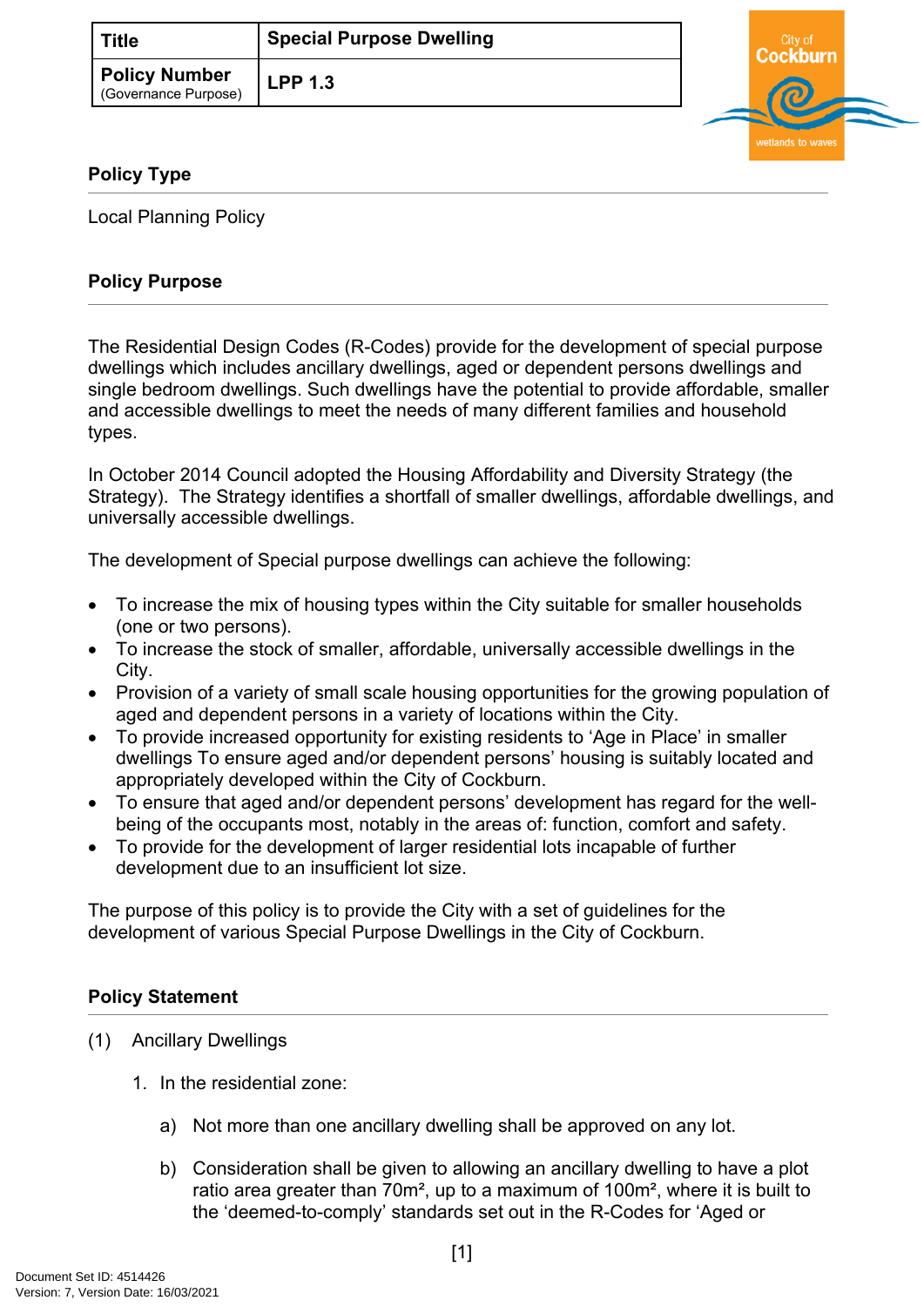| Title                                        | <b>Special Purpose Dwelling</b> |  |  |
|----------------------------------------------|---------------------------------|--|--|
| <b>Policy Number</b><br>(Governance Purpose) | <b>LPP 1.3</b>                  |  |  |

Dependent' dwellings (i.e. universally accessible) and to the 'Silver Level' of the Liveable Housing Design Guidelines (Liveable Housing Australia).

- c) Appropriate conditions will be imposed on any development approval for ancillary dwellings with a plot ratio exceeding 70m² ensuring that the requirements under part b) of this clause are installed and maintained. This may include the requirement for a restrictive covenant placed on the certificate of title.
- 2. In the Rural Living, Rural and Resource Zones:
	- a) Not more than one ancillary dwelling shall be approved on any lot.
	- b) The proposed ancillary dwelling must comply with the definition outlined in the Residential Design Codes.
	- c) The maximum plot ratio area of the ancillary dwelling shall not exceed 100m². The 100m² is the total dwelling area only and does not include verandahs, patios, pergolas, alfresco areas or carports/garages.
	- d) The ancillary dwelling should generally be located behind the main building line unless otherwise approved by the City.
	- e) The design, materials and colours of the ancillary dwelling shall match or complement those of the existing single house. Non-reflective materials shall be used and the use of second hand materials is not permitted.
- (2) Aged or Dependent Persons Dwellings
	- 1. Council will consider applications for Aged or Dependent Person's Dwellings with site area concessions where at least two such dwellings within any single development are proposed; or where one such dwelling is proposed in addition to an existing dwelling(s). This constitutes a variation to the R-Codes deemed to comply provision (5.5.2 C2.1 (ii)) which requires a minimum of five dwellings.
	- 2. Aged or Dependent Persons' Dwellings may be in the form of single, grouped or multiple dwellings comprising the whole of a proposed development; or part of a proposed development, or in combination with other dwellings.
	- 3. Where Aged or Dependent Persons' Dwellings are proposed in combination with other dwellings which do not meet the universal access building requirements, site area concessions will only apply to the aged or dependent persons dwelling component of the development.
	- 4. To encourage the development of universally accessible dwellings, consideration will be given to waiving the requirement of the R-Code deemed to provision (5.5.2 C2.4) requiring at least one occupant being disabled or physically dependent and the requirement for a Section 70A notification on the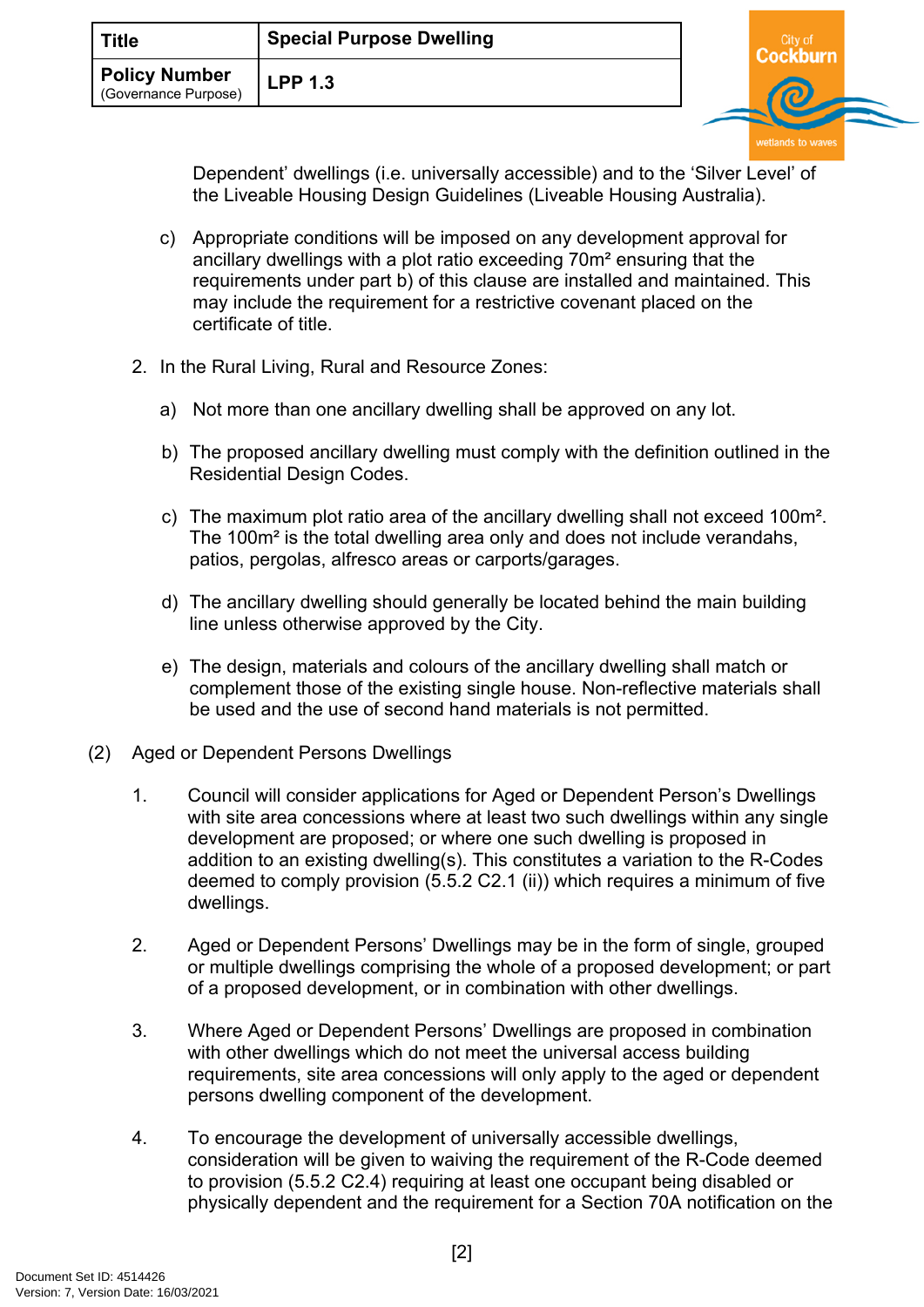| <b>Title</b>                                 | <b>Special Purpose Dwelling</b> | City of |  |  |
|----------------------------------------------|---------------------------------|---------|--|--|
| <b>Policy Number</b><br>(Governance Purpose) | <b>LPP 1.3</b>                  |         |  |  |

Certificate of Title where approval is sought under the 'Design Principles' of the R-Codes in the following circumstances:

- a) Where the aged and dependent dwelling(s) do not exceed a maximum plot ratio of 100m² (single houses and grouped dwellings) and 80m² (for multiple dwellings in areas coded less than R40); and
- b) the aged and dependent dwelling(s) are built to the 'deemed-to-comply' building standards set out in the R-Codes for aged and dependent' dwellings and the 'Silver Level' of the Liveable Housing Design Guidelines (Liveable Housing Australia); and
- c) other applicable requirements of this Policy are met.
- 5. In considering an application for approval to commence the development of medium and large scale aged and/or dependent persons' dwellings ( five dwellings or more), the City will have regard to the following requirements:
	- a) Location
		- i) The site is to be located within 800m (5-10 minute walk) of an existing or proposed local centre, neighbourhood centre, district centre or regional centre.
		- ii) The site is to be within a 250m of a high frequency bus route as defined by the R-Codes.
		- iii) The travel path to local shops, services and public transport should be manageable taking into account local topography.
		- b) Site Planning
			- i) Dwellings at the front of a site are to address the primary street in a traditional manner. This includes a dwelling entry and a major opening to at least one (1) habitable room (living area and/or bedroom).
			- ii) Dwellings internal to a development are to have clearly identifiable entries and are to front the pedestrian/vehicular access ways with a major opening to at least one (1) habitable room (living area and/or bedroom).
			- iii) Dwellings shall be positioned on-site to maximise solar access and cross ventilation opportunities.
			- iv) Landscaping is to be carefully determined to ensure sight lines for pedestrians, in wheel chairs and vehicles are maintained. A Landscaping Plan is to be submitted with a Development Application lodged with the City for determination.
			- v) Bin storage and waste management is to be convenient for both occupants of a development and those collecting waste. A Waste Management Plan is to be submitted with a Development Application lodged with the City for determination.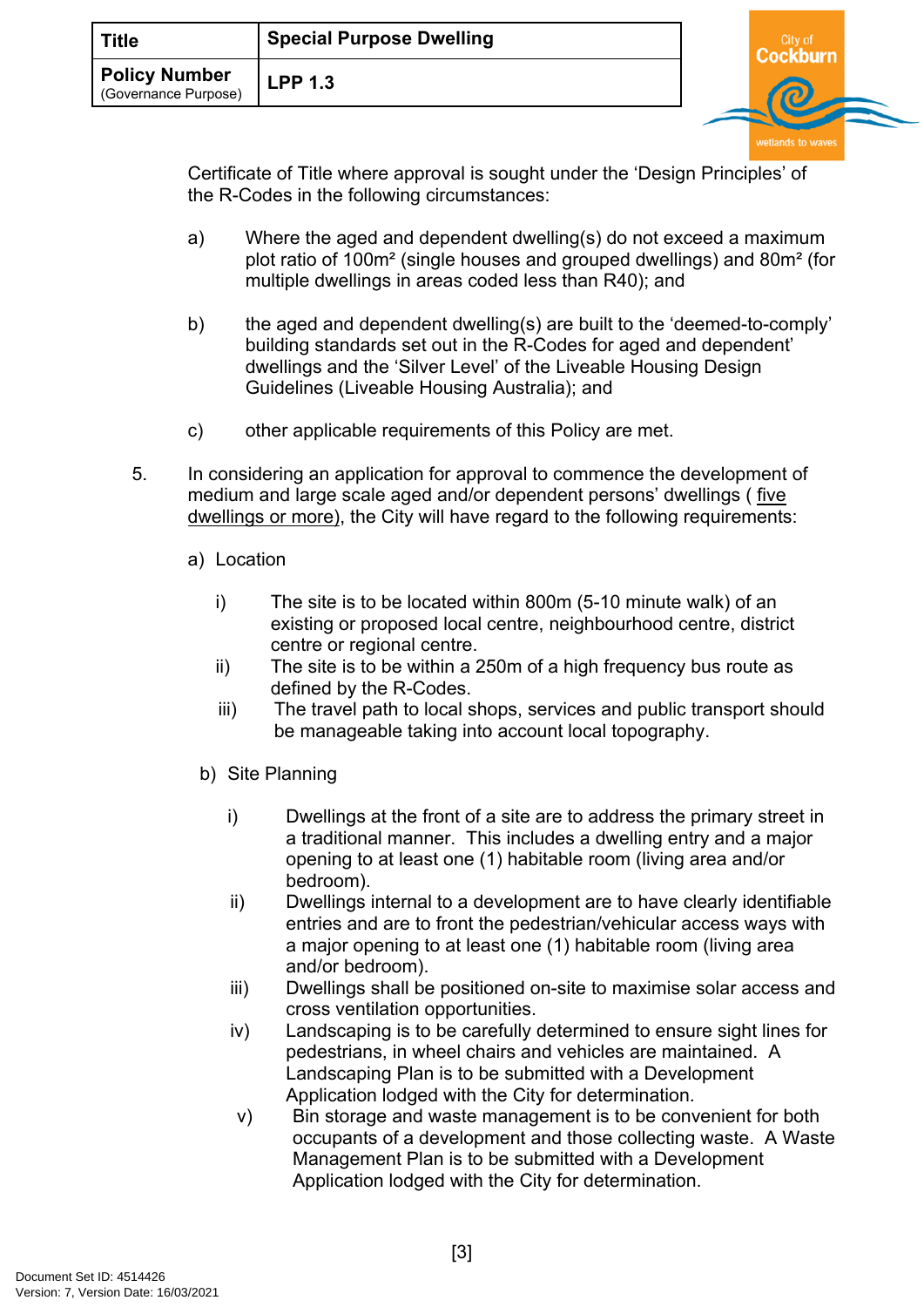| <b>Title</b>                                 | <b>Special Purpose Dwelling</b> |  |  |  |
|----------------------------------------------|---------------------------------|--|--|--|
| <b>Policy Number</b><br>(Governance Purpose) | <b>LPP 1.3</b>                  |  |  |  |
|                                              |                                 |  |  |  |

- c) Other
	- i) An aged and/or dependant persons' development is to be designed, constructed and finished to look residential in appearance in the case of a grouped development or multiple dwellings. Retirement villages and larger managed facilities are to be suitably detailed and finished to ensure their use is clearly understood as being residential. Where larger buildings are proposed as part of a village development, the massing of these buildings is to be sufficiently articulated to reflect the scale of surrounding residential development.
	- ii) Where two (2) storey dwellings are proposed, the main bedroom, bathroom and living area are to be at the ground floor level (unless an internal lift is provided).
	- iii) A Management Plan is to be submitted with a Development Application lodged with the City for determination, demonstrating how a proposed development will be operated and managed.
	- iv) This Policy is to be read in conjunction with the requirements of Part 5.5.2 of the R-Codes. The City will generally only support the density bonus for the development of aged or dependent persons' dwellings where the proposal complies with the requirements of the R-Codes and those detailed in this policy.
- (3) Single Bedroom Dwellings
	- a) In the case of a Single Bedroom Dwelling proposal involving the retention or construction of a Single House, the site area for the Single House is to be in accordance with the minimum prescribed in Column 3 of Table 1 (General site requirements) of the R-Codes.
	- b) The subdivision of land in association with the development of a Single Bedroom Dwelling will be conditionally supported provided a current Development Approval issued by the City is in place and the minimum site area is met.
	- c) Prefabricated dwellings (i.e. those constructed off site and lifted into place) will only be supported where the dwelling provides an appropriate level of design and articulation. Sea containers and dongers proposed to be used as single bedroom dwellings will not be supported.
	- d) There shall be no more than one car parking bay that is roofed/covered and any additional car parking bay(s) is encouraged to be located directly adjacent to the Outdoor Living Area.
- (4) Small Dwellings

Small dwellings proposed in accordance with Clause 4.4.6 of TPS 3 shall be designed and constructed in accordance with the provisions of the Residential Design Codes (Part 5.5.3 Single Bedroom Dwellings) and the provisions of this policy (above) relating to Single Bedroom Dwellings.